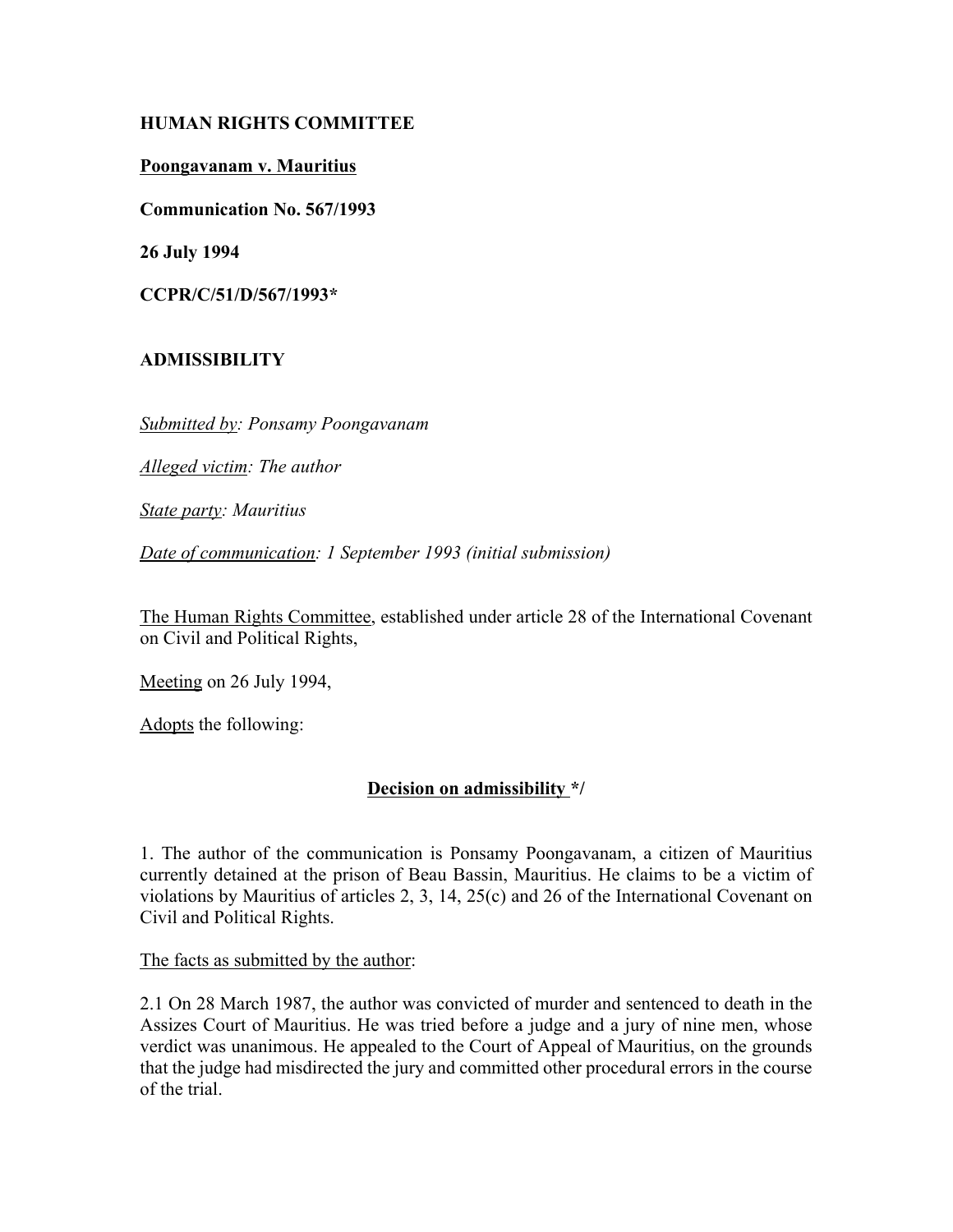2.2 The author then applied for leave to appeal to the Judicial Committee of the Privy Council; leave was granted, but on a ground that had not been raised in the lower courts, namely that the author's conviction should have been quashed because the trial was unconstitutional, having regard to the composition of the jury, which had been composed of men only. On 6 April 1992, the Judicial Committee dismissed the author's petition on its merits.

2.3 The author subsequently requested the President of Mauritius to exercise his prerogative of mercy. On 29 April 1992, the death sentence was commuted to 20 years' imprisonment, without possibility of parole. Leave was granted to apply to the Supreme Court of Mauritius for constitutional redress. On 16 March 1993, the author's constitutional motion was dismissed. With this, the author submits, all available domestic remedies have been exhausted.

### The complaint:

3.1 The author challenges the compatibility with the Covenant of Section 42(2) of the Courts Act and Section 2 of the Jury Act (as they applied prior to 1990). At the time of conviction (March 1987), the Jury Act provided as follows:

"Every male citizen of Mauritius who has resided in Mauritius at any time at least one full year, and who is between the ages of 21 and 65, shall be qualified and liable to serve as a juror...".

In 1990, the Jury Act was amended to allow women to have access to trial juries. The Courts Act has not been amended in the same way.

3.2 The author claims that Section 42 of the Courts Act, which provides for a jury "consisting of nine men qualified as provided in the Jury Act" violates article 3 of the Covenant, as it is discriminatory **vis-‡-vis** women, who remain in practice excluded from jury service.

3.3 It is further submitted that article 25(c) of the Covenant was violated, as Mauritian women did not and in practice do not have access, on general terms of equality, to public service, service in a trial jury being interpreted as constituting public service.

3.4 The author contends that the State party violated article 26 of the Covenant, as the exclusion of women from jury service in fact means that their equality before the law is not guaranteed.

3.5 Finally, the author contends that he did not have a fair trial. He argues that the Register of jury members had not been compiled in accordance with the law. Secondly, he notes that the list of potential jurors from which the nine members of the jury were chosen did not comprise more than 4,000 names, whereas 176,298 Mauritian men would have qualified, in 1987, for jury service. This, according to the author, means that the jurors' list was incomplete and unrepresentative of Mauritian society. The author notes that this practice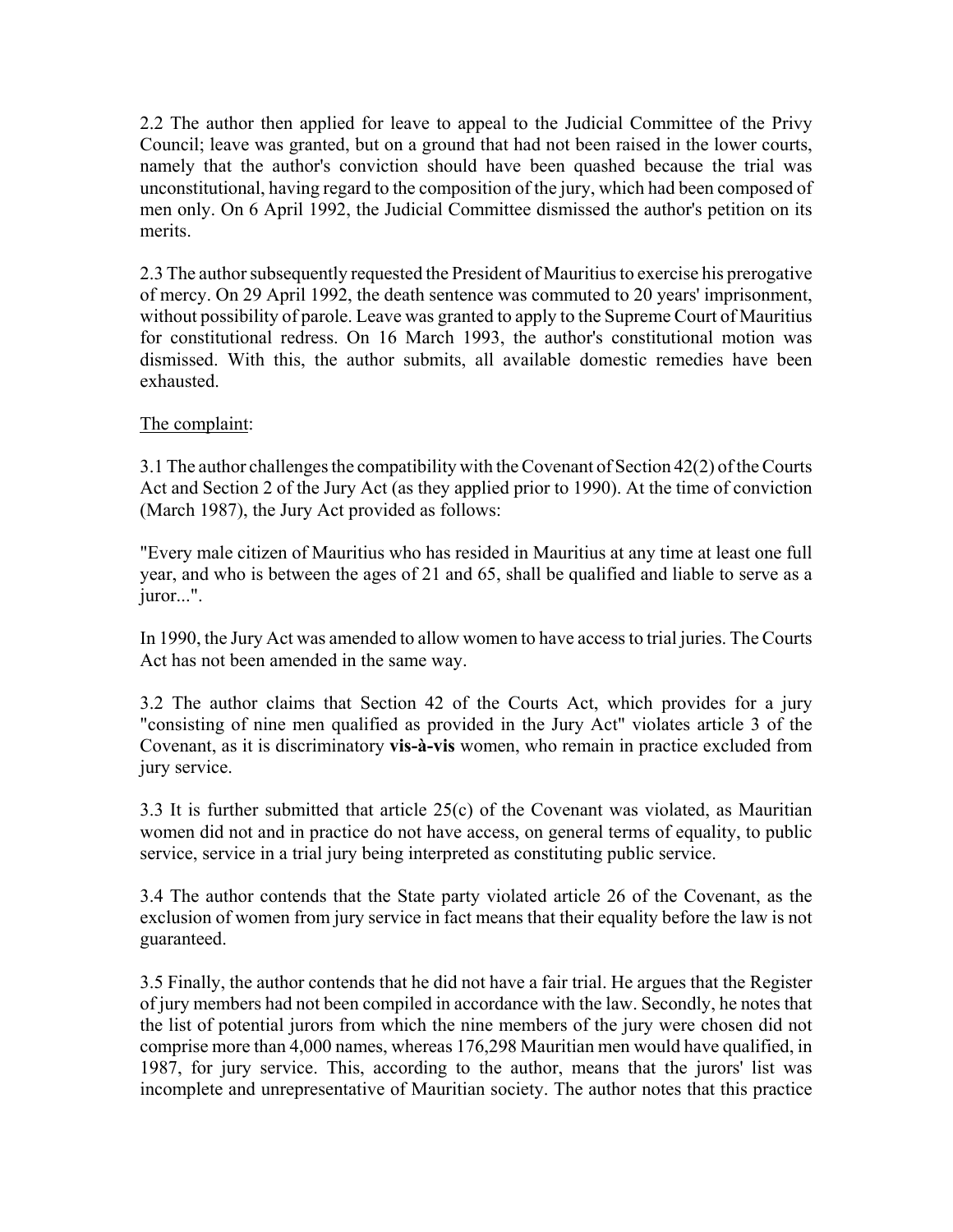goes back many years and contends that due to the unrepresentativity of juries in the Assizes Court, the court cannot be considered as an independent and impartial tribunal within the meaning of article 14, paragraph 1, of the Covenant.

3.6 It should be noted that the Supreme Court of Mauritius, in its judgment of 16 March 1993, addressed the latter point in some detail, in the light of the fair trial provision of the Mauritian Constitution (Section 10), but found no merit in it. As to the representativity of the jury, the Judicial Committee carefully analyzed the applicable common law and United States jurisprudence on the subject. It concluded that there was "... no basis for concluding that before the enactment of the legislative change in 1990 [sc.: in the Jury Act] (which appears to have been promoting rather than following a change in public opinion on the matter) the exclusion of women from juries in Mauritius had ceased to have objective justification".

3.7 In an additional submission, the author alleges that his trial was unfair because no stenographers were present throughout its duration, that the judge himself took the notes, and that only the judge's summing up to the jury was made available in the form of a transcript. He claims that, in a capital case, Mauritian law prescribes the presence of a stenographer throughout the trial. He adds that the absence of a trial transcript documenting the **entire** proceedings prevented him from proving inconsistencies and inaccuracies in the pleadings of the prosecutor, whose version of the facts is said to prove that the victim's death was **not** caused with premeditation, which implies that it could not have sustained a verdict of murder.

# Issues and proceedings before the Committee:

4.1 Before considering any claims contained in a communication, the Human Rights Committee must, in accordance with rule 87 of its rules of procedure, decide whether or not it is admissible under the Optional Protocol to the Covenant.

4.2 The Committee has noted the author's claim that he is a victim of violations by Mauritius of articles 3, 25(c) and 26, because women were excluded from jury service at the time of his trial. The author has failed to show, however, how the absence of women on the jury actually prejudiced the enjoyment of his rights under the Covenant. Therefore, he cannot claim to be a "victim" within the meaning of article 1 of the Optional Protocol.

4.3 As to the author's claim that the jury lists drawn up by the State party's authorities are unrepresentative of Mauritian society, and that therefore the Assizes Court is not an independent and impartial tribunal within the meaning of article 14, the Committee notes that there is not indication that the jury lists referred to by the author were compiled in an arbitrary manner. In the circumstances, it concludes that the author has failed to substantiate, for purposes of admissibility, his claim of a violation of article 14, paragraph 1, in this respect.

4.4 Concerning the author's other claims of unfair trial, the Committee notes that they relate primarily to the evaluation of the evidence by the trial judge and the Assizes Court. The